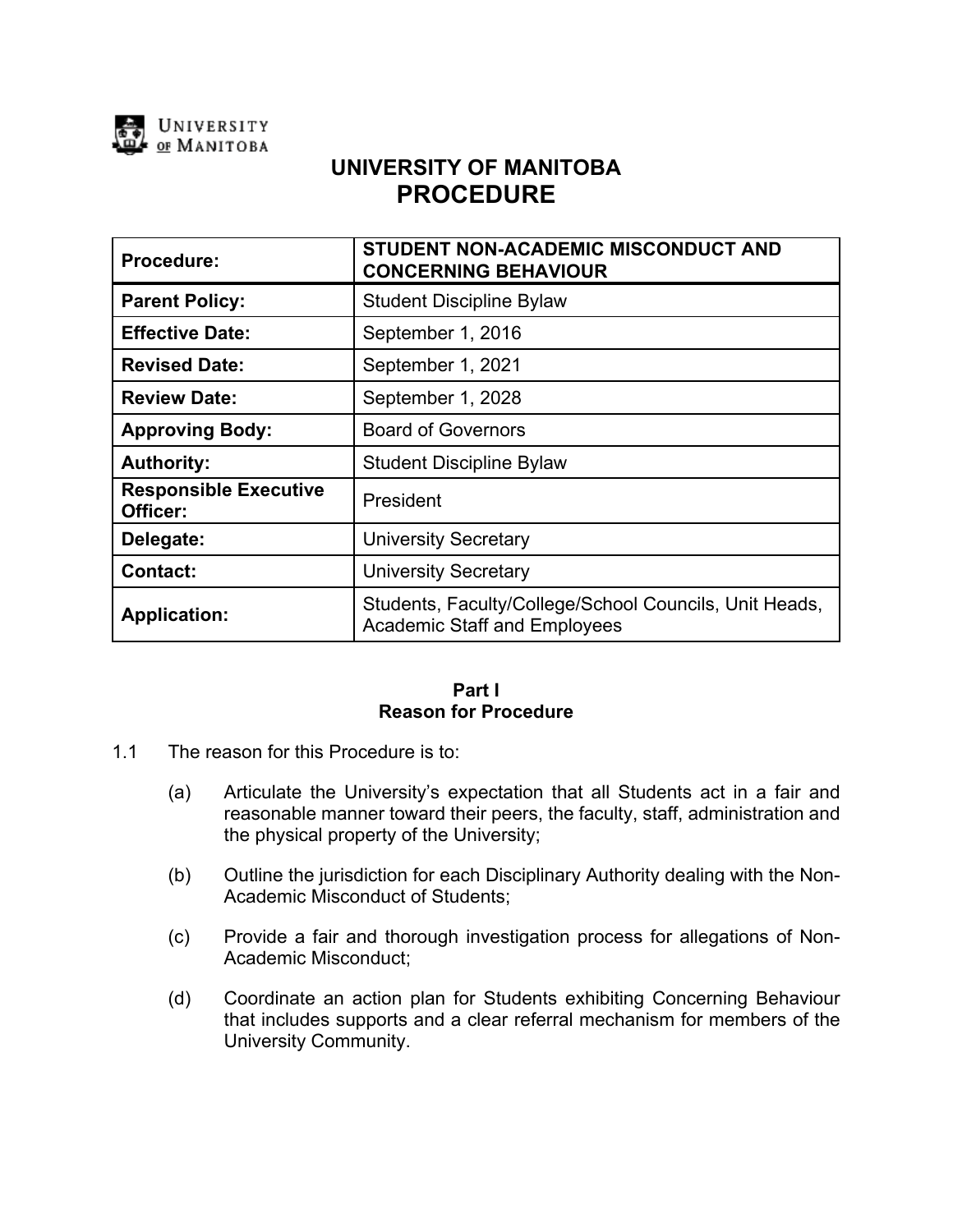#### **Part II Procedure Content**

# **Definitions**

- 2.1 The following terms are defined for the purpose of this Procedure:
	- (a) **"Academic Staff"** refers to all individuals whose primary assignment is instruction, research, and/or service/academic administration. This includes employees who hold an academic rank such as professor, associate professor, assistant professor, instructor, lecturer, librarian, or the equivalent of any of those academic ranks. The category also includes a dean, director, associate dean, assistant dean, chair or head of department, visiting scholars, senior scholars, and those holding unpaid academic appointments, insofar as they perform instructional, research, and/or service/academic administrative duties.
	- (b) **"Appeal Procedure"** means the Student Discipline Appeal Procedure.
	- (c) **"Bylaw"** means the Student Discipline Bylaw.
	- (d) **"College"** means a Professional College as defined under the Definitions of Academic Units Policy.
	- (e) **"Disciplinary Action"** means the specific disciplinary actions available for each Disciplinary Authority under Table 3.
	- (f) **"Disciplinary Authority"** means the discipline authority designated to determine a matter of student discipline for Non-Academic Misconduct under Table 2.
	- (g) **"Discrimination"** has the same meaning as defined in section 2.3 of the Disclosures and Complaints Procedure.
	- (h) **"Faculty"** means a Faculty as defined under the Definitions of Academic Units Policy.
	- (i) **"Harassment"** refers to Personal Harassment, Human Rights Based Harassment, and/or Sexual Harassment as defined in section 2.10 of the Disclosures and Complaints Procedure.
	- (j) **"Non-Academic Misconduct"** has the same meaning as defined in section 2.5 of this Procedure.
	- (k) **"Procedure"** means this Student Non-Academic Misconduct and Concerning Behaviour Procedure.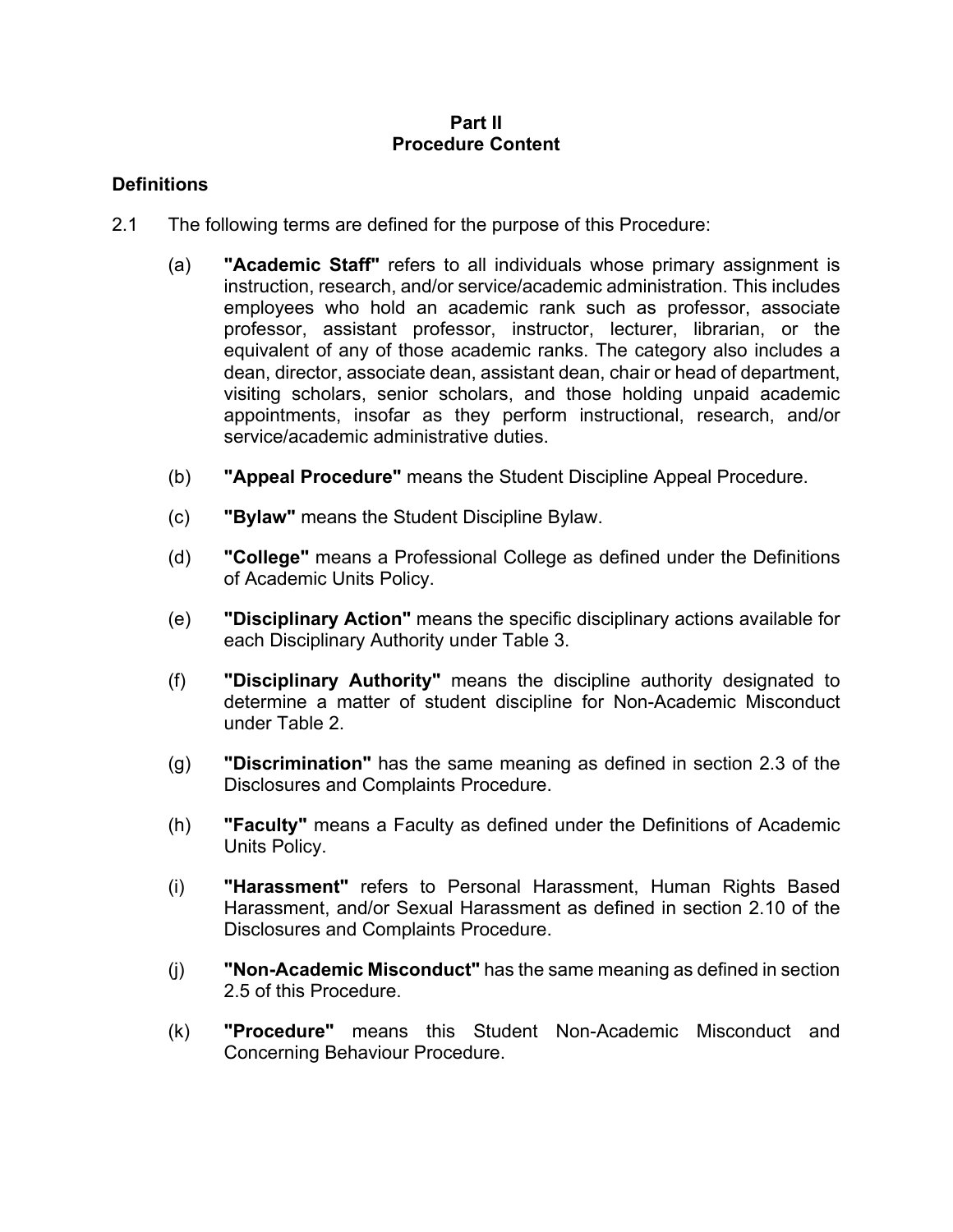- (l) **"School"** means a "School of the University" or a "School of a Faculty", as those terms are defined under the Definitions of Academic Units Policy.
- (m) **"Sexual Violence"** has the same meaning as defined in the Sexual Violence Policy.
- (n) **"STATIS"** means the Student/Staff Threat Assessment Triage Intervention Support team established pursuant to section 2.11 of the Violent or Threatening Behaviour Procedure.
- (o) **"Student"** means any of the following individuals:
	- (i) **Admitted**  an individual who has accepted an offer of admission to the University;
	- (ii) **Current**  an individual who is either registered in course(s) or in a program of studies at the University or is eligible to continue in their studies at the University either because the individual meets minimum academic performance requirements or will be eligible to continue after discharging a financial hold or serving suspension;
	- (iii) **Former**  an individual who has graduated from the University or who has withdrawn (either voluntarily or was required to withdraw).
- (p) **"Student Advocate"** is a member of the University's Student Advocacy Office who provides Students with information on their rights and responsibilities, as well as assistance with resolving problems or concerns resulting from actions or decisions taken by the University*.*
- (q) **"Table 2"** refers to Table 2: Jurisdiction of Disciplinary Authorities for Non-Academic Misconduct, which follows the Bylaw.
- (r) **"Table 3"** refers to Table 3: Disciplinary Actions and Disciplinary Authorities, which follows the Bylaw.
- (s) **"UMSS"** means the University of Manitoba's Security Services.
- (t) **"Unit"** means a Faculty, School, College, institute, centre, academic support unit (for example, libraries) or administrative unit whose Unit Head reports to the President or a Vice-President, Associate Vice-President or Vice-Provost. An academic department within a Faculty/College/School is not a Unit as the term is used within this Procedure.
- (u) **"Unit Head"** refers to the individual with direct supervisory authority over a Unit, including Deans, Directors, the University Librarian, the President, Vice-Presidents, Associate Vice-Presidents and Vice-Provosts with respect to their Units.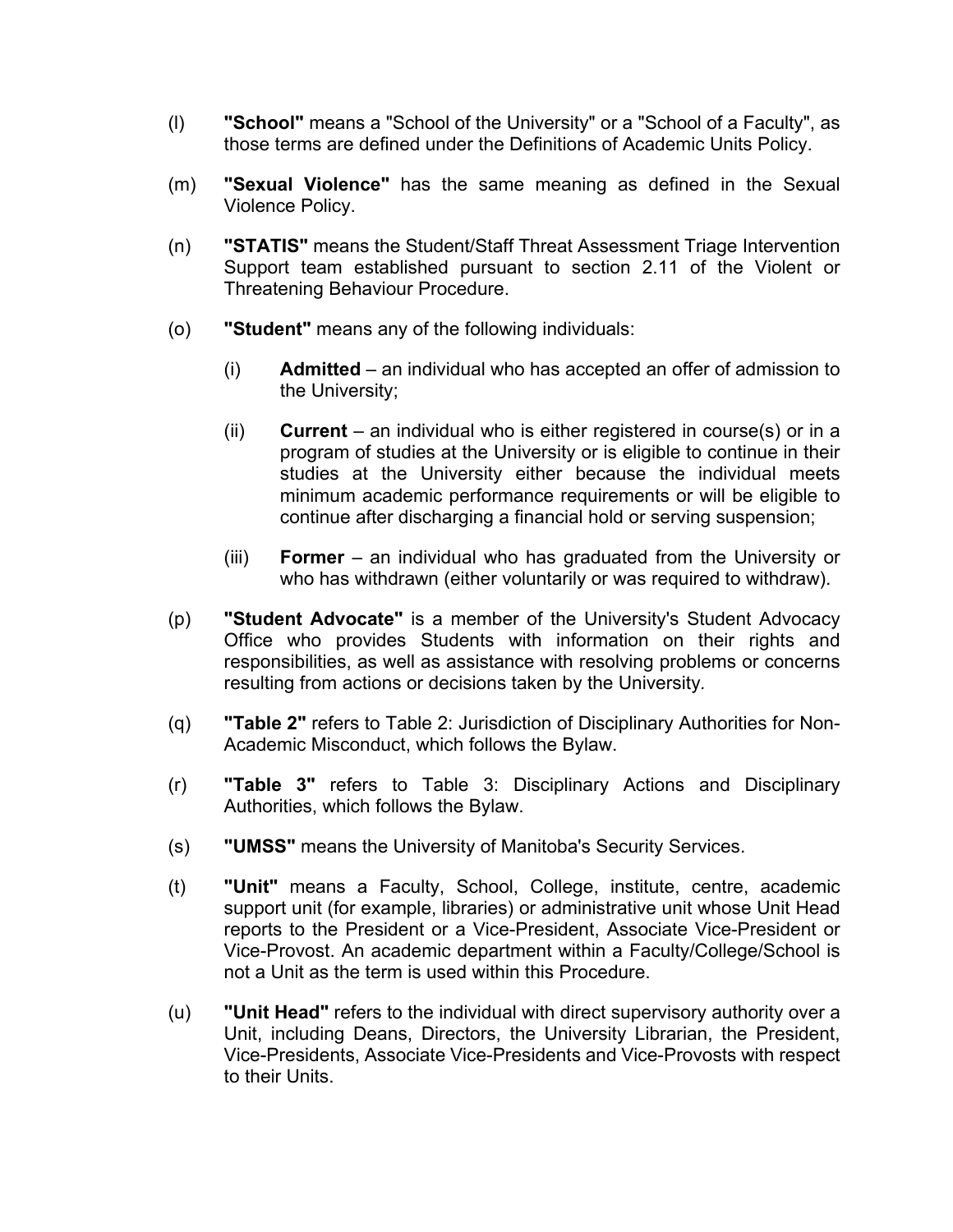- (v) **"University"** refers to the University of Manitoba.
- (w) **"University Community"** means all Board of Governors members, Senate members, Faculty/College/School Councils, employees, anyone holding an appointment with the University, Students, volunteers, external parties, contractors and suppliers.
- (x) **"University Matter"** has the same meaning as defined in section 2.3 of this Procedure.
- (y) **"Violence"** means:
	- (i) The attempted or actual exercise of physical force against a person; or
	- (ii) Any threatening statement or behaviour that gives a person reasonable cause to believe that physical force will be used against the person.

### **SCOPE**

- 2.2 This Procedure applies to a Student's non-academic conduct in relation to any University Matter.
- 2.3 **"University Matter"** means any activity, event, or undertaking in which a member of the University Community participates which has a substantial connection to the University, such as:
	- (a) University-related activities or events, including but not limited to:
		- (i) Any activity or event on property owned or controlled by the University;
		- (ii) The leasing of space, including student residence rooms, on property owned or controlled by the University;
		- (iii) The offering of any service by the University, including educational services;
		- (iv) Student placements, practica, or clinical training;
		- (v) University research activities, whether on or off campus;
		- (vi) Student and/or employee exchanges arranged in connection with the University;
		- (vii) Social events or networking, where matters regarding the University or members of the University Community are a significant focus of the activity;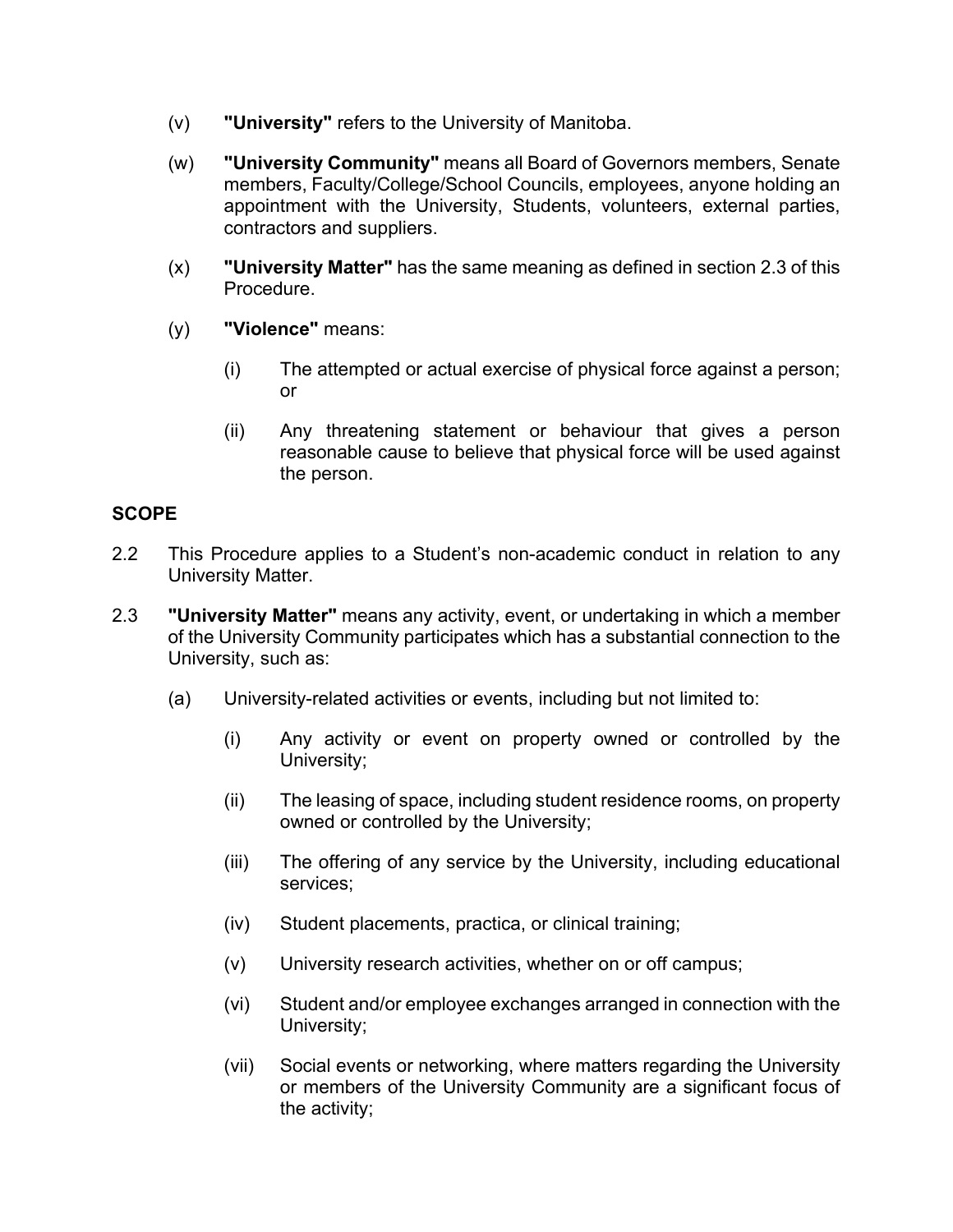- (viii) University field trips, travel-study tours, service-learning activities, and similar activities;
- (b) Activities or events involving members of the University Community, where the actions of those members of the University Community may reasonably reflect upon or affect the University, including but not limited to:
	- (i) Any aspect of the employment or engagement of employees and contractors for roles and projects substantially connected to the University;
	- (ii) Participation on a committee or board as a representative of the University;
	- (iii) Writings, photographs, artwork, audio or video recordings, and/or electronic communications, including communications through social media, where matters regarding the University or members of the University Community are a significant focus of the communication;
	- (iv) Matters related to The University of Manitoba Students' Union, the Graduate Students' Association, and their affiliated student groups to the extent that it affects the proper functioning of the University or the rights of a member of the University Community to use and enjoy the University's learning and working environments; or
	- (v) Matters of off-campus conduct that have, or might reasonably be seen to have an adverse effect on the proper functioning of the University or the rights of a member of the University Community to use and enjoy the University's learning and working environments.

# **NON-ACADEMIC MISCONDUCT**

- 2.4 Any Student who engages in Non-Academic Misconduct in relation to a University Matter will be subject to discipline.
- 2.5 **"Non-Academic Misconduct"** means any conduct that has, or might reasonably be seen to have, an adverse effect on the integrity or proper functioning of the University or the health, safety, rights or property of the University or members of the University Community, such as:
	- (a) Threats of harm or actual harm by any means (including electronic means) to another person, including but not limited to:
		- (i) Discrimination;
		- (ii) Hazing;
		- (iii) Harassment;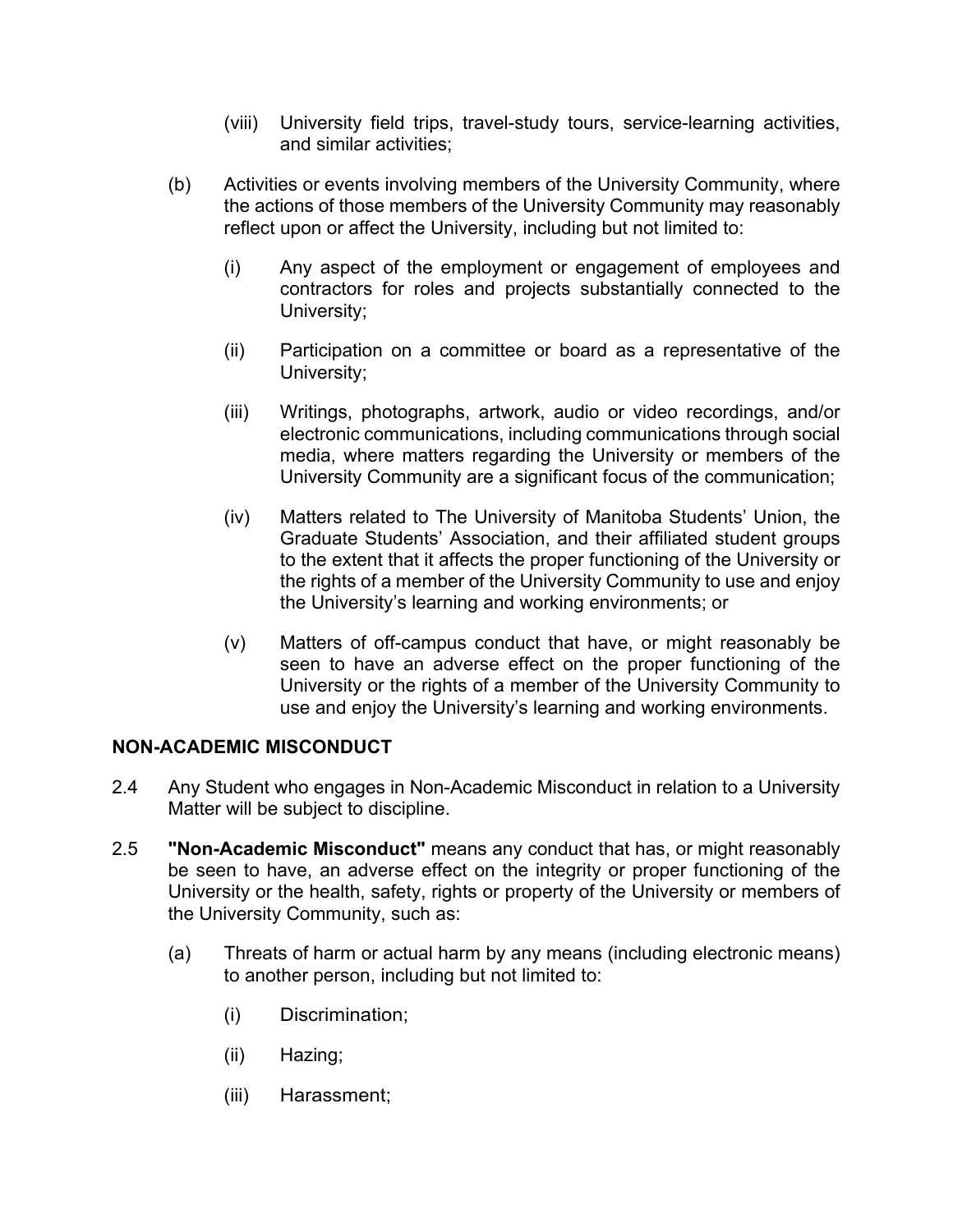- (iv) Possession or use of dangerous objects, in violation of any applicable law;
- (v) Sexual Violence;
- (vi) Stalking behaviour, including repetitive behaviour directed at a specific person which reasonably causes that person alarm, distress, fear or a change of normal behavior;
- (vii) Violence;
- (b) Property-related misconduct, including but not limited to:
	- (i) Theft;
	- (ii) Threats to or damage of University property;
	- (iii) Vandalism;
- (c) Inappropriate or disruptive behavior, including but not limited to:
	- (i) Actions which habitually interfere with the learning environment or requires the inordinate time and attention of faculty and staff;
	- (ii) Alcohol or substance abuse;
	- (iii) Disorderly behaviour;
	- (iv) Indecent exposure;
	- (v) Unprofessional conduct;
- (d) Abuse of the process of University policies, procedures or regulations, including but not limited to:
	- (i) Abuse of computer privileges;
	- (ii) Breach of student residence rules or regulations;
	- (iii) Failure to comply with a previously imposed Disciplinary Action;
	- (iv) Frivolous or vexatious complaints or appeals.
- 2.6 Students will be subject to Disciplinary Action for any instance of Non-Academic Misconduct, regardless of whether such behaviour is covered by other University policies, procedures or bylaws. Matters relating to certain Non-Academic Misconduct may also be subject to additional policies, such as: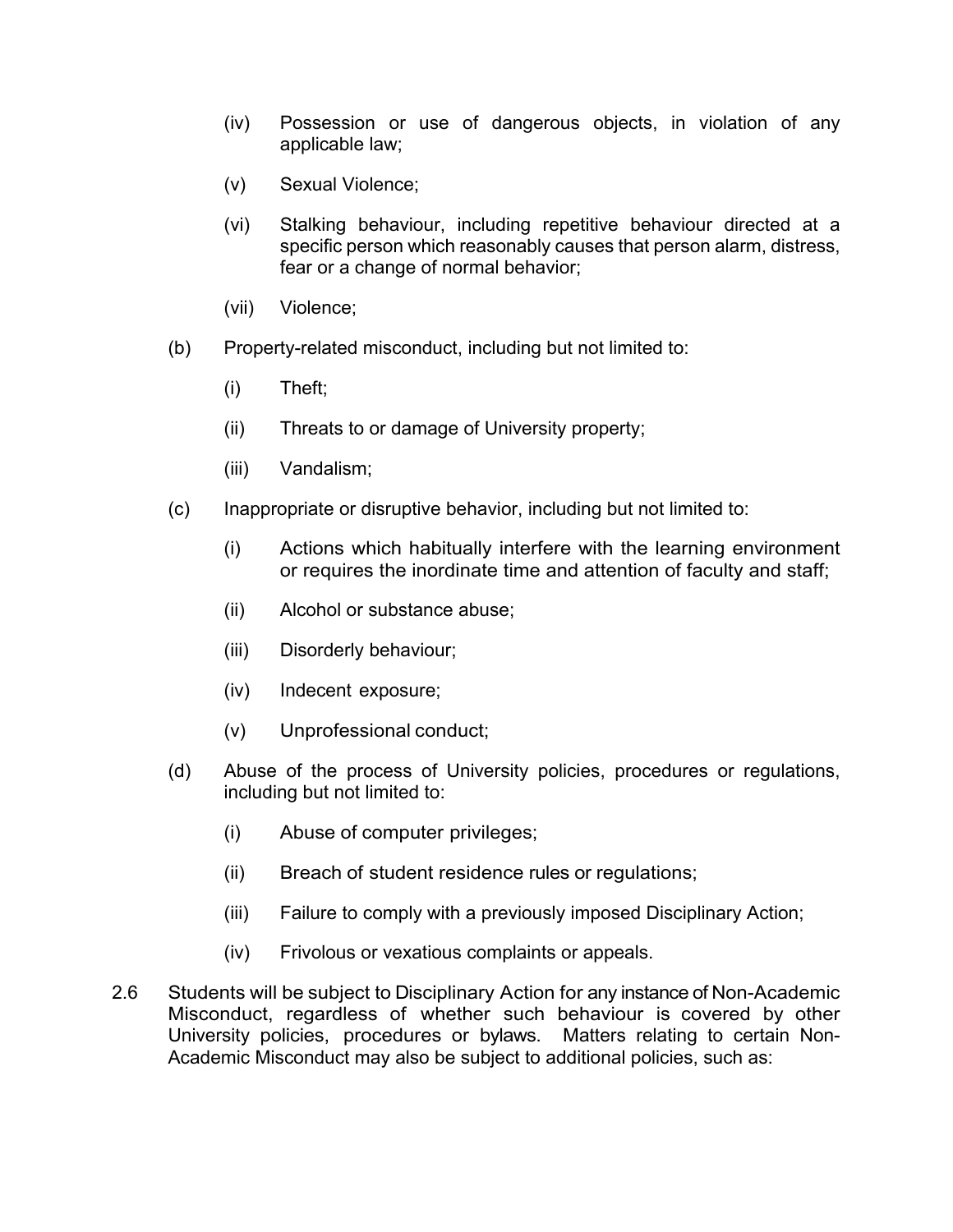- (a) The Respectful Work and Learning Environment Policy and the Complaints and Disclosures Procedure when the matter relates to Discrimination, or Harassment;
- (b) The Sexual Violence Policy and the Complaints and Disclosures Procedure when the matter relates to Sexual Violence;
- (c) The Violent or Threatening Behaviour Policy and Procedure when the matter relates to Violence, hazing, stalking behaviour, or the possession or use of dangerous objects in violation of any applicable law;
- (d) The Use of Computer Facilities Policy and Procedure when the matter relates to abuse of computer privileges;
- (e) The Campus Alcohol Policy and Procedure when the matter relates to alcohol or substance abuse;
- (f) The student Residence Contract when the matter relates to a breach of student residence rules or regulations.

# **Jurisdiction of Disciplinary Authority**

- 2.7 The specific jurisdiction of each Disciplinary Authority designated to determine an allegation of Non-Academic Misconduct is set out in Table 2.
- 2.8 For matters involving the Non-Academic Misconduct of an undergraduate Student, the Disciplinary Authority with the closest connection to the particular alleged Non-Academic Misconduct has jurisdiction over the matter, subject to section 2.10 of this Procedure. However, the Disciplinary Authority must inform the Unit Head of the Student's home Faculty/College/School, and the Vice-Provost (Students), prior to any investigation.
- 2.9 Matters involving Non-Academic Misconduct of a graduate Student must be referred directly to the Dean of the Faculty of Graduate Studies who shall, in turn, inform the dean and the department head of the Student's program, and the Vice-Provost (Students), prior to any investigation.
- 2.10 When the alleged Non-Academic Misconduct, if proven on a balance of probabilities, would:
	- (a) Constitute a second instance of Non-Academic Misconduct by the Student; or
	- (b) Be of such severity as to warrant a Disciplinary Action that is not available to the Disciplinary Authority with the closest connection to the matter under Table 2 (e.g. Department Head);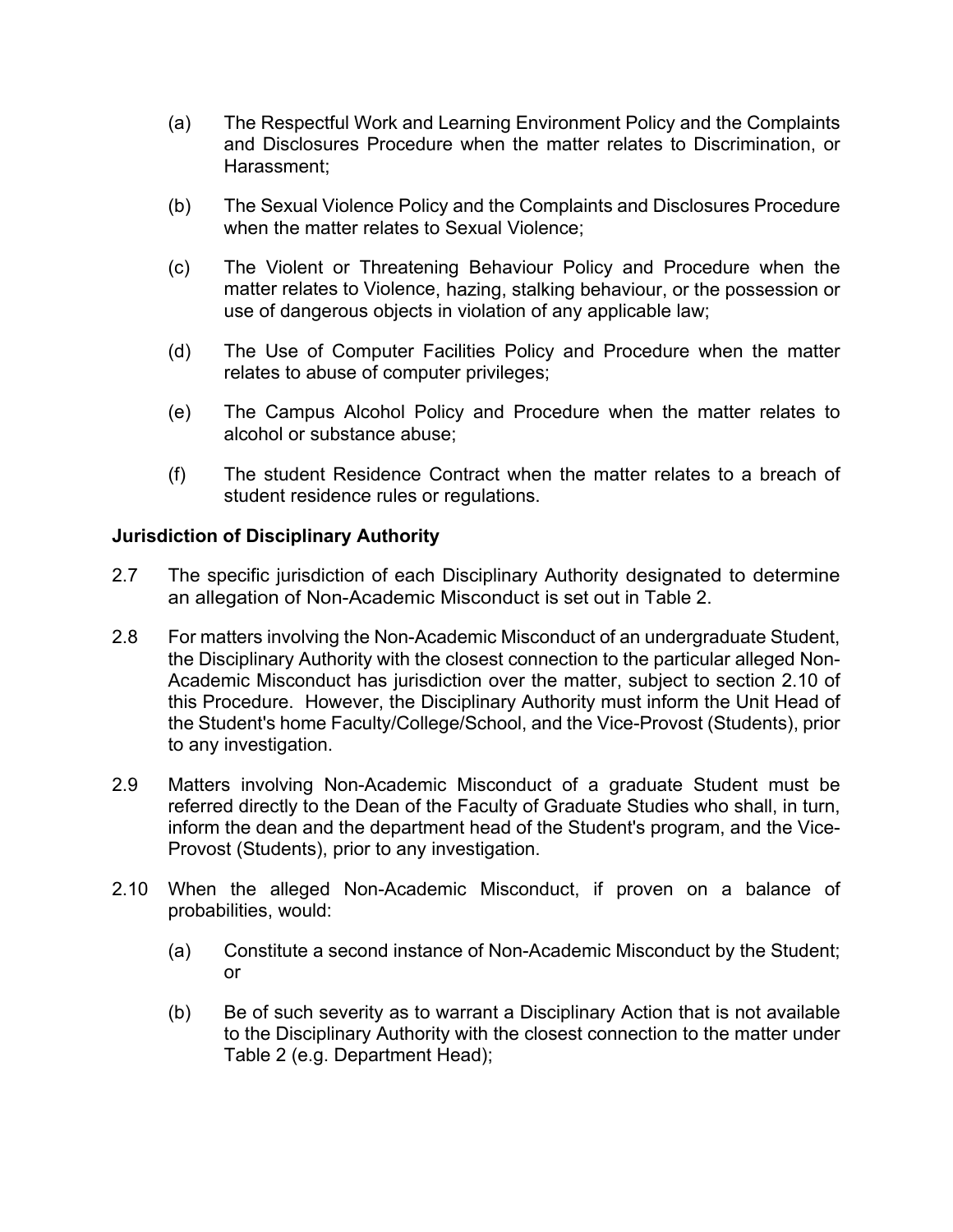the matter shall be referred to the next appropriate Disciplinary Authority under Table 2 (e.g. Dean/Director) for investigation and decision.

- 2.11 If a question arises as to which Disciplinary Authority should hear a particular case, the question must be referred to the President for resolution.
- 2.12 If the Non-Academic Misconduct relates to a criminal offence, the Disciplinary Authority must provide relevant information to UMSS for potential follow-up by the appropriate policing authority.

### **Notice to Vice-Provost (Students)**

- 2.13 Before initiating an investigation, the Disciplinary Authority will advise the Vice-Provost (Students) of the following:
	- (a) An allegation of Non-Academic Misconduct has been received;
	- (b) The nature of the Non-Academic Misconduct;
	- (c) The name of the Student alleged to have committed the Non-Academic Misconduct; and
	- (d) The intention of the Disciplinary Authority to initiate an investigation in accordance with this Procedure.
- 2.14 The Vice-Provost (Students) will review this information and advise the Disciplinary Authority if he or she feels the matter should be referred to STATIS before the investigation is conducted.

### **Notice to the Student**

- 2.15 After consultation with the Vice-Provost (Students), the Student who is the subject of a disciplinary matter will be informed in writing by the Disciplinary Authority (with a copy to the University's Registrar) that:
	- (a) An investigation is proceeding in accordance with this Procedure, the nature of the matter being investigated, that the Student may be subject to Disciplinary Action, and that a hold will be placed on the Student's record in accordance with section 2.16 of this Procedure until the allegation is investigated;
	- (b) The Student will be given an opportunity to respond to the allegation and, if a meeting is scheduled, notice will be provided as to who will be present on behalf of the University at the meeting;
	- (c) The Student may seek advice and representation from a Student Advocate, a representative from the University of Manitoba Students' Union, a representative from the Graduate Students' Association, a member of the University Community not receiving payment for appearing, a member of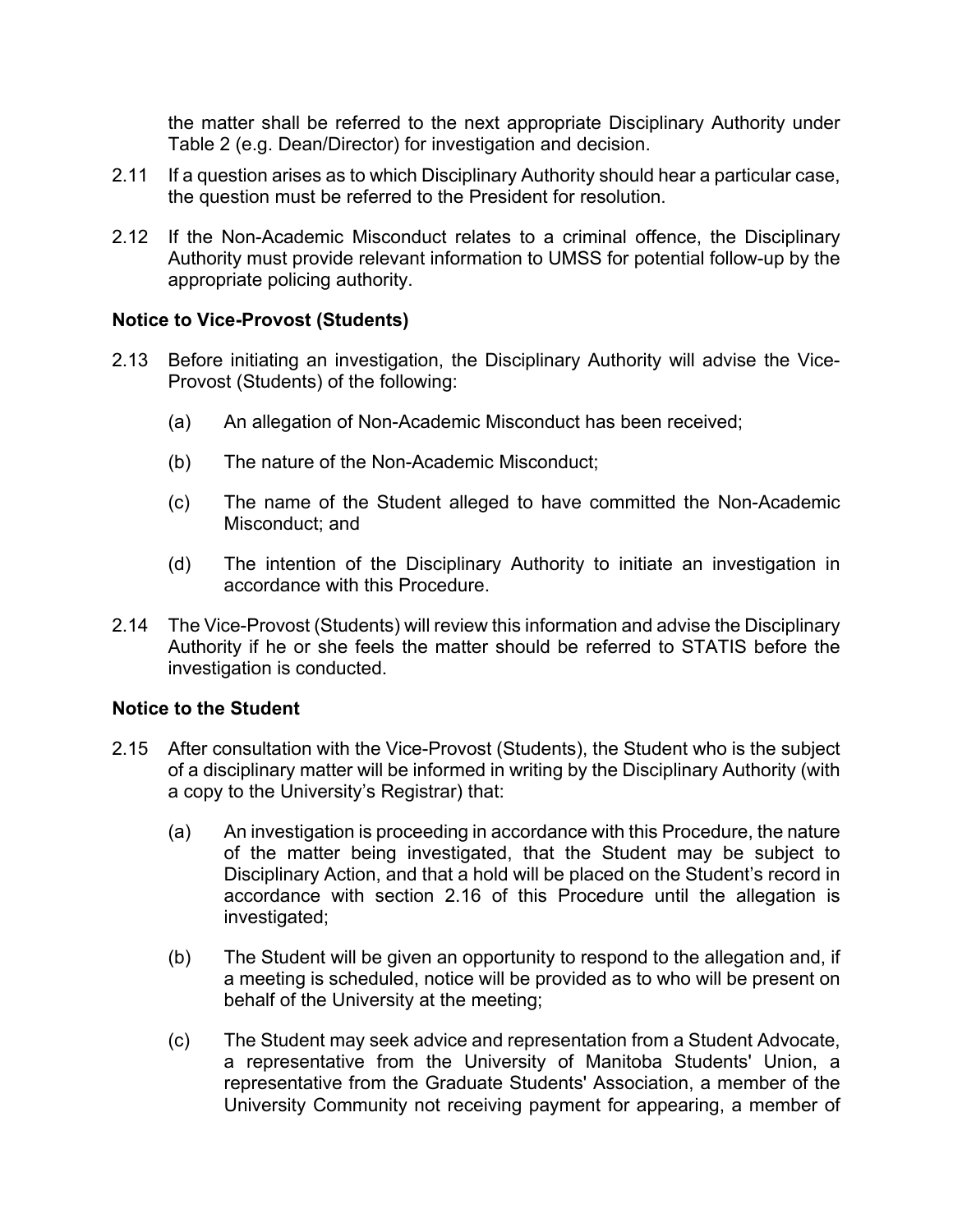the Student's immediate family, or other support person as may be appropriate. It is the sole responsibility of the Student to determine the adequacy of the Student's representation;

- (d) Failure to respond by a specified date will result in the matter being considered without the Student's response;
- (e) The Student may obtain a copy of this Procedure, the Bylaw and related procedures. These documents are available online or from the Office of the University Secretary or the Student Advocacy office;
- (f) The Student has a right to appeal in accordance with the Bylaw and Appeal Procedure.

### **Student Records**

2.16 The Disciplinary Authority will request that the Registrar place a hold on the Student's record to prevent the issuance of transcripts, transfers between Faculty/College/School and changes in registrations until the alleged Non-Academic Misconduct is investigated. Until a decision has been made and any appeal process available under the Bylaw has concluded, the Student shall be permitted to continue in the course or program and the Disciplinary Authority must ensure the Student's work continues to be graded normally and is unaffected by the allegation of Non-Academic Misconduct, subject to sections 2.25 and 2.26 of the Bylaw.

### **Investigation Procedure**

- 2.17 Subject to section 2.18 of this Procedure, the Disciplinary Authority will, either personally or through a designate, conduct an investigation into the allegations of Non-Academic Misconduct in any manner that he or she deems appropriate to the nature of the alleged Non-Academic Misconduct, the seriousness of the issues involved, and any admissions made during the investigation. This may include some or all of:
	- (a) Interviewing witnesses;
	- (b) Reviewing documents and records (both paper and electronic);
	- (c) Reviewing photographs, audio, and video recordings;
	- (d) Examining physical evidence;
	- (e) Arranging for testing of physical evidence;
	- (f) With the consent of participants, arranging for medical or psychological evaluations; and/or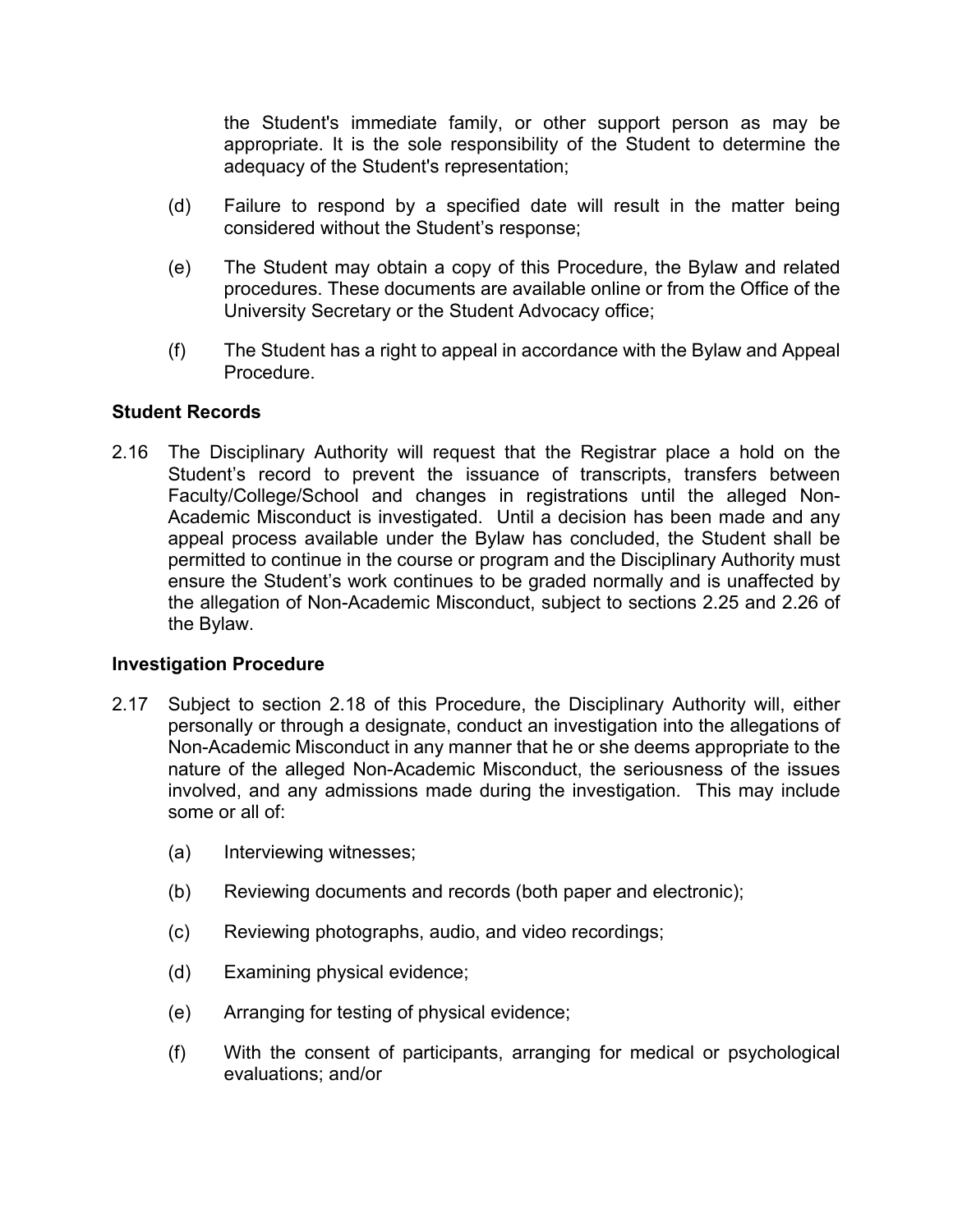- (g) Submitting a Third Party Data Access Request Form to IST regarding accessing electronic systems and consulting with Access and Privacy Office as required to facilitate the request.
- 2.18 The Disciplinary Authority may choose not to personally investigate where the issue has been or may be investigated pursuant to another University policy, procedure or bylaw.
- 2.19 The Disciplinary Authority will conduct the investigation in accordance with the principles of procedural fairness and natural justice. In particular, the Disciplinary Authority will ensure that:
	- (a) The Student must be informed of the allegations against him or her, including, subject to section [2.34](#page-12-0) of this Procedure, having access to all documentary and other evidence relied upon by the Disciplinary Authority and knowing the identity of the complainant;
	- (b) The Student must be provided an opportunity to respond to the allegations;
	- (c) While strict rules of evidence do not apply, appropriate weight must be given to evidence based on its credibility and reliability; and
	- (d) Witnesses may wish to consult with or respond through an advocate (which may include legal counsel, a union representative, or a Student Advocate, as may be appropriate).
- 2.20 The Disciplinary Authority (or designate) may meet with the Student to present the facts/evidence concerning the allegation and to give the Student an opportunity to respond to the allegation and present his/her explanation of the matter. The Disciplinary Authority will give notice to the Student as to who will be present on behalf of the University at such a meeting.

### **Decision**

- 2.21 The Disciplinary Authority will inform the Student that a written decision letter will be sent normally within five (5) working days of receiving the Student's response. If the Student does not respond within a reasonable time, the Disciplinary Authority will consider the matter and make a decision in the absence of the Student's response and based on the information that is available.
- 2.22 At the conclusion of the investigation, the Disciplinary Authority will inform the Student of his or her decision in writing and will include, at minimum, the following:
	- (a) A summary of the allegation of Non-Academic Misconduct;
	- (b) A summary of the process and key timelines in the investigation;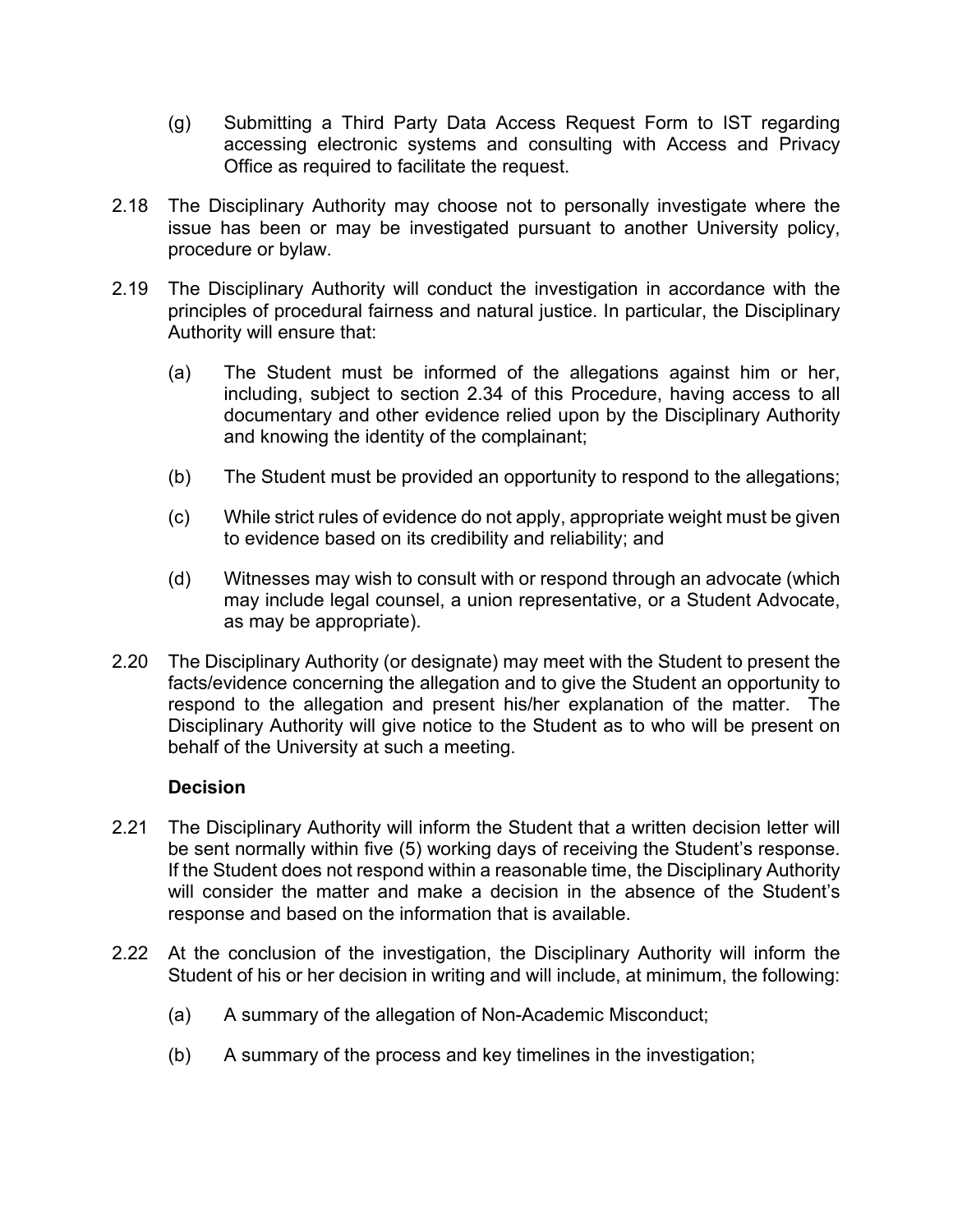- (c) A summary of the key evidence obtained through the investigation, including the response of the Student to the allegation;
- (d) An indication of which key evidence was considered credible and reliable;
- (e) A conclusion as to whether, on a balance of probabilities, the Non-Academic Misconduct occurred;
- (f) A summary of the reasons for the conclusion;
- (g) A summary of any Disciplinary Action instituted in accordance with the Bylaw and section 2.23 of this Procedure; and
- (h) If Disciplinary Action is taken, information about the right to appeal, the time period for appeal, and the person and contact information for the submission of an appeal, in accordance with the Bylaw.
- 2.23 Where there is a finding of Non-Academic Misconduct, the Disciplinary Authority will consider any previous findings of Non-Academic Misconduct before determining the appropriate Disciplinary Action under the Bylaw. In the case where the Disciplinary Authority is not the Unit Head of the Faculty/College/School in which the Student is registered, the Disciplinary Authority will determine the appropriate Disciplinary Action in consultation with the Unit Head of that Faculty/College/School.
- 2.24 The Disciplinary Authority will send a copy of their decision to the Registrar, to the Vice-Provost (Students), and to the Unit Head of the Faculty/College/School in which the Student is registered.

# **Appeals**

2.25 Students have a right to appeal Disciplinary Actions in accordance with the Bylaw and the Appeal Procedure.

### **CONCERNING BEHAVIOUR**

- 2.26 **"Concerning Behaviour"** means any behaviour that, while not indicative of a clear immediate threat, gives rise to a reasonable apprehension that the Student may engage in conduct harmful to him- or herself or to others, including but not limited to:
	- (a) Threats of self-harm;
	- (b) Worrisome behavioral changes in an individual, such as changes in appearance, social withdrawal or isolation, apparent detachment from reality, or inordinate interest in or discussion of violent themes or events.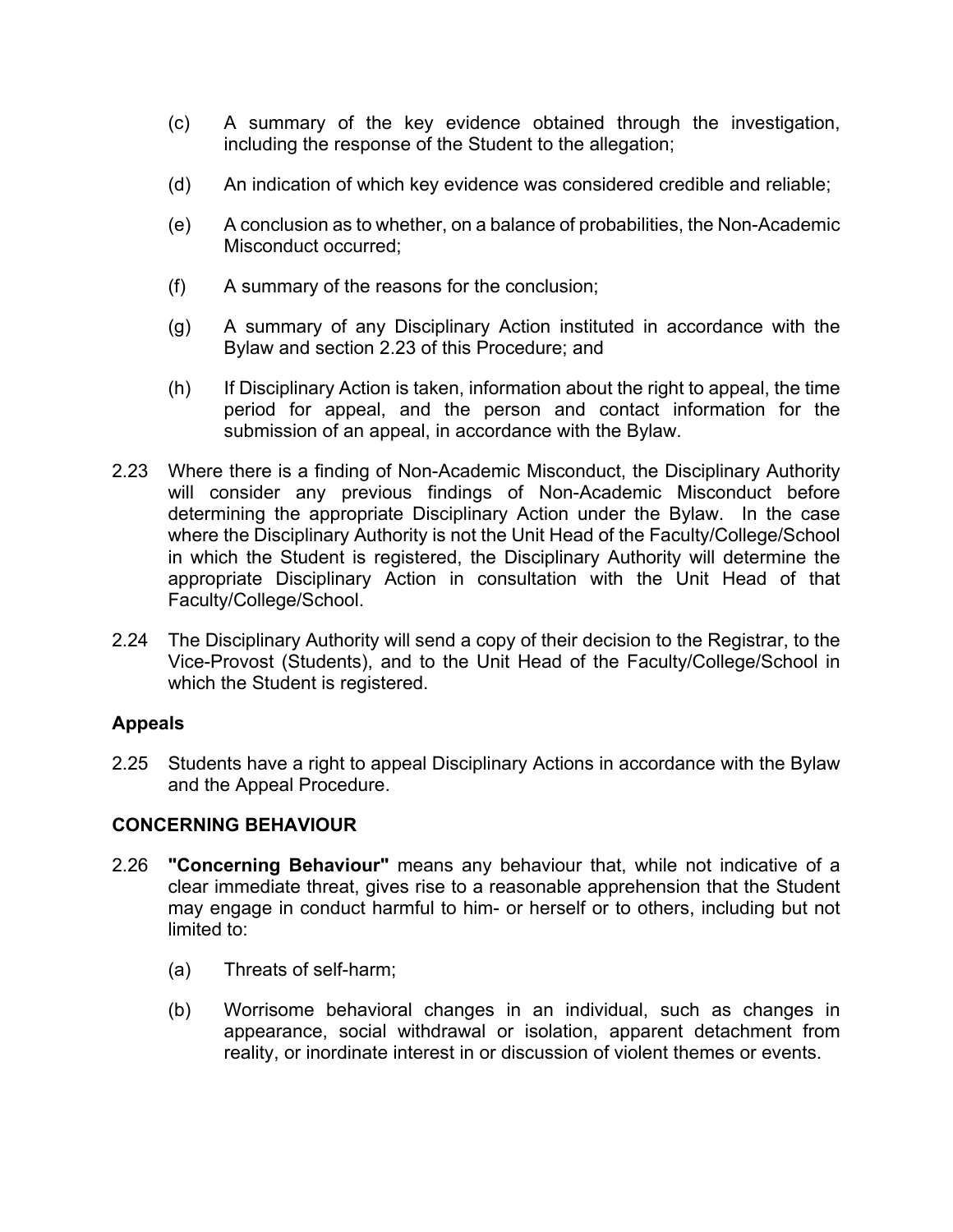- 2.27 Where a Student is exhibiting Concerning Behaviour, members of the University Community must report such behaviour to their Unit Head, a member of STATIS, and/or UMSS. The Unit Head of the Student's Faculty/College/School of registration must be consulted and that Unit Head should, where appropriate:
	- (a) Ensure the Student receives timely voluntary counselling referrals through existing support services at the University, such as the Student Support Case Manager, Student Counselling Centre, University Health Services, and/or the Faculty Counselling Services (College of Medicine);
	- (b) Use this Procedure, the Student Discipline Bylaw and other policies, procedures and bylaws as appropriate where additional action is necessary to deal with Concerning Behaviour.
- 2.28 Members of the University Community must report incidents of Concerning Behaviour to UMSS and STATIS where a Student's Concerning Behaviour is affecting the various services and administration offices of the University, or where the Concerning Behaviour is of a nature or quality that likely will result in:
	- (a) Serious harm to the Student or substantial deterioration of the Student's health; or
	- (b) Serious harm to another person or property;
- 2.29 When reporting concerns to STATIS or UMSS, individuals should attempt to provide the following information:
	- (a) Description of the Concerning Behaviour;
	- (b) Name of the Student exhibiting the Concerning Behaviour; and
	- (c) Indication of what action has been taken to date (if applicable), including a description of any meetings with the Student and any assistance provided, including referrals.
- 2.30 Information regarding Concerning Behaviour that is received during the Student application process must be referred to the Executive Director of Enrolment Services or the Dean of Graduate Studies, as appropriate. If the information is of serious concern to the respective Executive Director of Enrolment Services or the Dean of Graduate Studies, he/she may seek the advice of the University Legal Counsel and may initiate a staff conference of STATIS.
- 2.31 If a Student does not accept personal responsibility for their Concerning Behaviour or will not accept appropriate referral for voluntary counselling, the Unit Head should proceed as follows:
	- (a) Advise the Student to seek professional help; and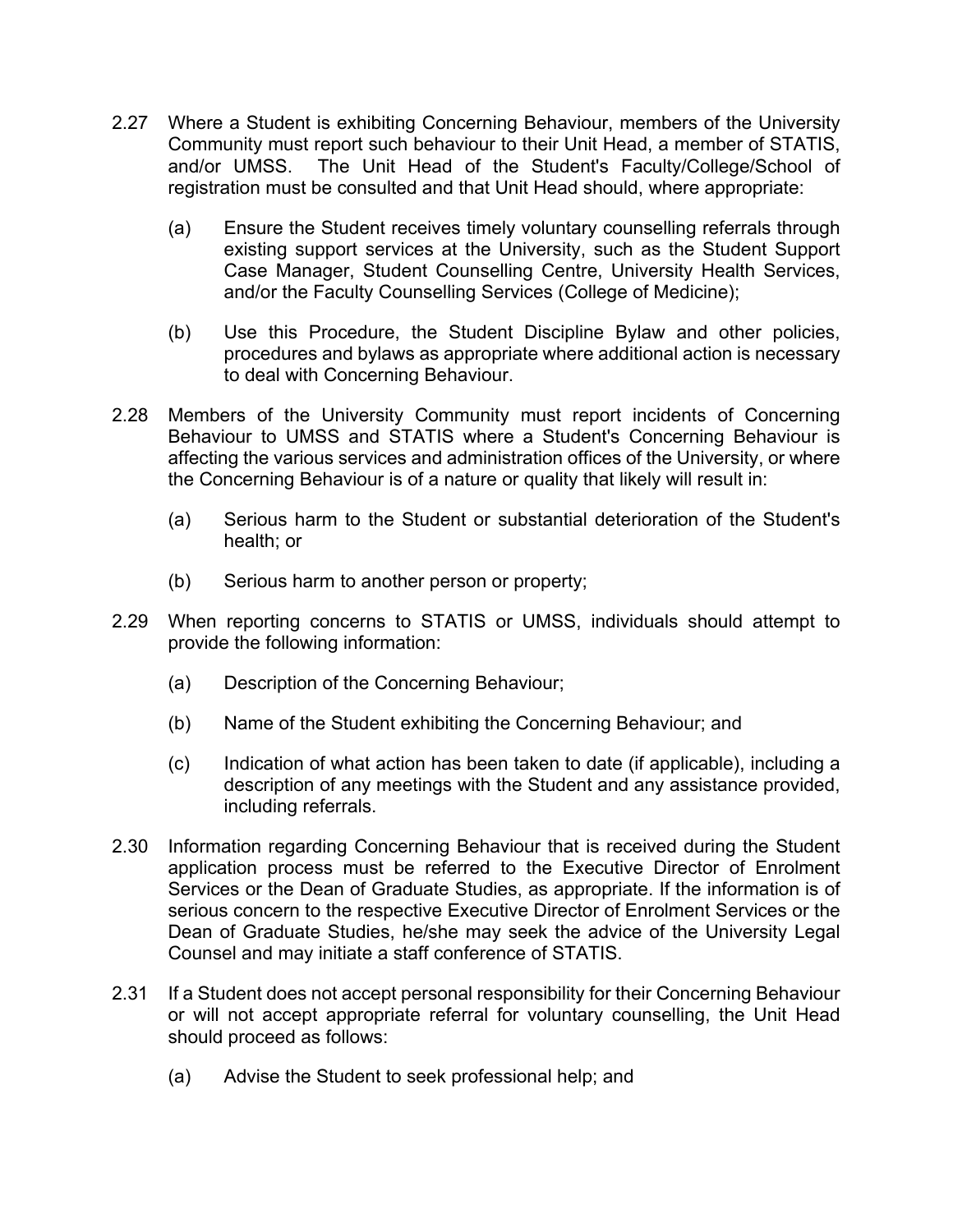(b) Contact the Executive Director of Student Support if the Student refuses to voluntarily seek professional help. The Executive Director of Student Support may consult with colleagues to determine whether or not an involuntary psychiatric assessment is advisable according to mental health legislation and regulations.

# **CONFIDENTIALITY**

# **Obligations of Confidentiality by the University**

- 2.32 In respect of an incidence of Non-Academic Misconduct or Concerning Behaviour, the University will not disclose the name of the complainant, the Student, or the circumstances related to the complaint to any person, other than where the disclosure is:
	- (a) Necessary to investigate the complaint or take corrective action with respect to the complaint;
	- (b) Necessary to coordinate an action plan for a Student exhibiting Concerning Behaviour that includes supports and a clear referral mechanism for the Student; or
	- (c) Required by law.
- 2.33 Personal information that is disclosed under section 2.32 above in respect of an incidence of Non-Academic Misconduct or Concerning Behaviour will be the minimum amount necessary for the purpose.

### **Obligations of Confidentiality by the Disciplinary Authority**

- <span id="page-12-0"></span>2.34 The Disciplinary Authority, in conducting the investigation, will comply with *The Freedom of Information and Protection of Privacy Act* and *The Personal Health Information Act* with respect to personal information and personal health information collected, used and disclosed in the course of the investigation. Where a Disciplinary Authority is unsure of whether they may disclose particular information, they may seek advice from the Access and Privacy Office.
- 2.35 The Disciplinary Authority will advise all persons involved with an investigation as to their obligations regarding confidentiality, and the protections available to them under this Procedure.

### **Obligations of Confidentiality by the Others**

- 2.36 All persons involved in an investigation of an incident of Non-Academic Misconduct or Concerning Behaviour, whether as a witness or retrieving relevant information or documents, must keep confidential:
	- (a) The existence and nature of the investigation; and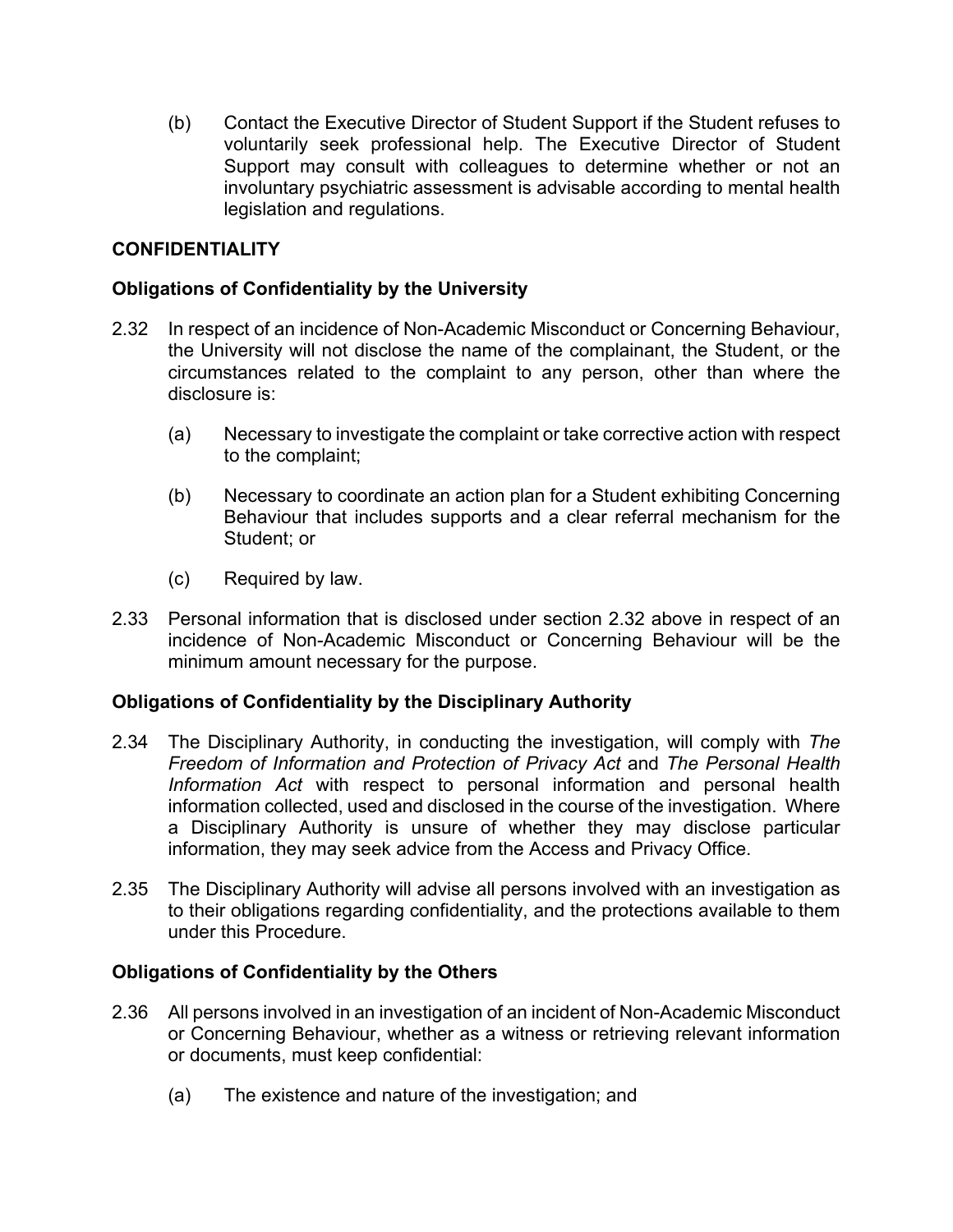(b) Any information or documentation obtained as a result of the investigation;

which information may only be disclosed to those who reasonably need to know. Where an individual is unsure of whether they may disclose particular information, they may seek advice from the Access and Privacy Office.

- 2.37 Notwithstanding section 2.36, the Complainant, the Respondent, and witnesses involved in the investigation may:
	- (a) Obtain confidential advice (including advice from a Student Advocate or lawyer, as may be appropriate);
	- (b) Disclose information to others only to the extent reasonably necessary to gather evidence and, in the case of an accused Student, to make full answer and defense to the allegations; and
	- (c) Use information obtained independent of the investigation in any other forum.

# **Records Management**

2.38 The Disciplinary Authority will maintain files with respect to each complaint in accordance with the Records Management Policy and Procedure.

# **Part III Accountability**

- 3.1 The Office of Legal Counsel is responsible for advising the President that a formal review of this Procedure is required.
- 3.2 The President is responsible for the implementation, administration and review of this Procedure.
- 3.3 Students, Faculty/College/School Councils, Unit Heads, Academic Staff and employees are responsible for complying with this Procedure.

#### **Part IV Review**

- 4.1 Governing Document reviews shall be conducted every ten (10) years. The next scheduled review date for this Procedure is September 1, 2028.
- 4.2 In the interim, this Procedure may be revised or repealed if:
	- (a) the President or the Approving Body deems it necessary or desirable to do so;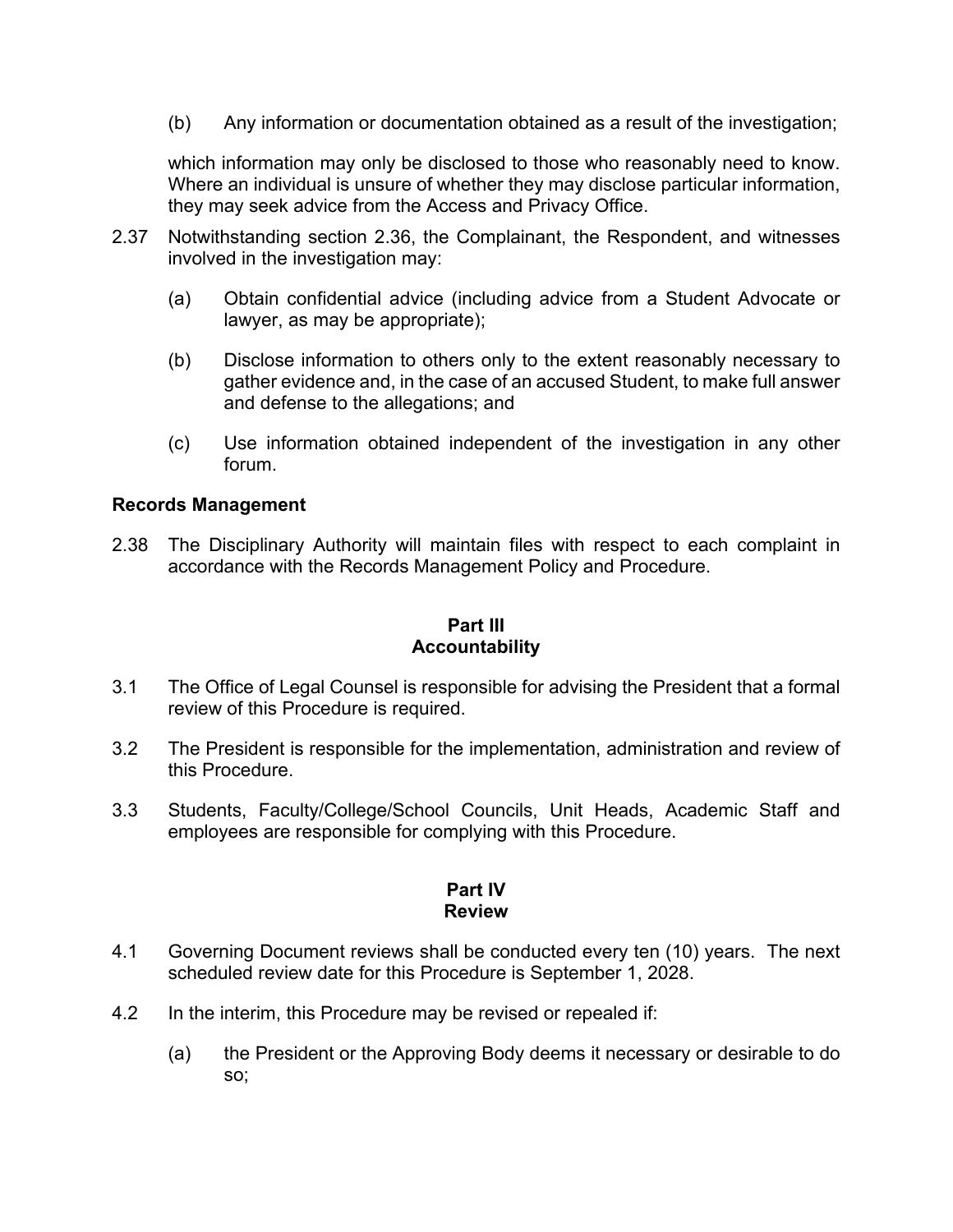- (b) the Procedure is no longer legislatively or statutorily compliant;
- (c) the Procedure is now in conflict with another Governing Document; and/or
- (d) the Parent Policy is revised or repealed.

### **Part V Effect on Previous Statements**

- 5.1 This Procedure supersedes all of the following:
	- (a) all previous Board of Governors/Senate Governing Documents on the subject matter contained herein; and
	- (b) all previous Administration Governing Documents on the subject matter contained herein.

#### **Part VI Cross References**

- 6.1 This Procedure should be cross referenced to the following relevant Governing Documents, legislation and/or forms:
	- (a) Student Discipline Bylaw;
	- (b) Table 2: Jurisdiction of Disciplinary Authorities for Non-Academic Misconduct:
	- (c) Table 3: Disciplinary Actions and Disciplinary Authorities;
	- (d) Student Discipline Appeal Procedure;
	- (e) Respectful Work and Learning Environment Policy;
	- (f) Sexual Violence Policy;
	- (g) Complaints and Disclosures Procedure;
	- (h) Residence Contract;
	- (i) Violent or Threatening Behaviour Policy and Procedure;
	- (j) Campus Alcohol Policy and Procedure;
	- (k) Definitions of Academic Units Policy;
	- (l) Records Management Policy and Procedure;